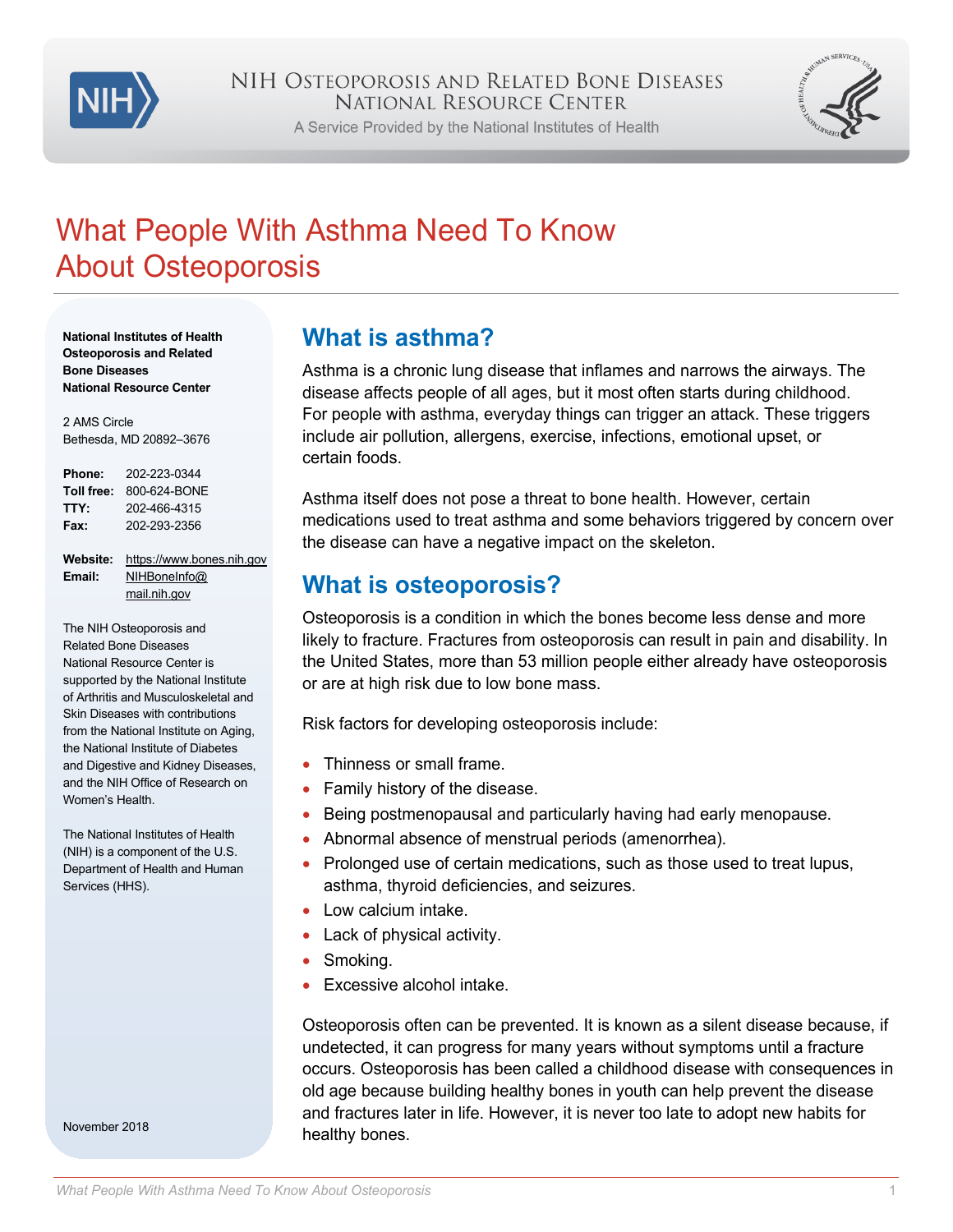#### **The link between asthma and osteoporosis**

People with asthma tend to be at increased risk for osteoporosis, especially in the spine, for several reasons. First, anti-inflammatory medications, known as glucocorticoids, are commonly prescribed for asthma. When taken by mouth, these medications can decrease calcium absorbed from food, increase calcium lost from the kidneys, and decrease bone formation and increase bone loss. Corticosteroids also interfere with the production of sex hormones in both women and men, which can contribute to bone loss, and they can cause muscle weakness, which can increase the risk of falling and related fractures. Even inhaled forms of corticosteroids can negatively affect bone health.

People with asthma may think that milk and other dairy products trigger asthma attacks, although the evidence shows that this is only likely to be true if they also have a dairy allergy. This unnecessary avoidance of calcium-rich dairy products can be especially damaging for children with asthma who need calcium to build strong bones.

Because exercise often can trigger an asthma attack, many people with asthma avoid weight bearing physical activities that are known to strengthen bone. Those people who remain physically active often choose swimming as their first exercise of choice because it is less likely than other activities to trigger an asthma attack. Unfortunately, swimming does not have the same beneficial impact on bone health as weight-bearing exercises, which work the body against gravity. Weight-bearing exercises include walking, jogging, racquet sports, basketball, volleyball, aerobics, dancing, and weight training.

## **Osteoporosis management strategies**

Strategies to prevent and treat osteoporosis in people with asthma are not significantly different from those used to treat people who do not have asthma.

**Nutrition.** A well-balanced diet rich in calcium and vitamin D is important for healthy bones. Good sources of calcium include low-fat dairy products; dark green, leafy vegetables; and calcium-fortified foods and beverages. Supplements can help ensure that the calcium requirement is met each day, especially in those with a proven milk allergy. The Institute of Medicine recommends a daily calcium intake of 1,000 mg each day for men and women up to age 50. Women over age 50 and men over age 70 should increase their intake to 1,200 mg daily.

Vitamin D plays an important role in calcium absorption and bone health. Food sources of vitamin D include egg yolks, saltwater fish, and liver. Many people obtain enough vitamin D from eating fortified foods. Other individuals, especially those who are older, live in northern climates, or use sunscreen, may require vitamin D supplements to achieve the recommended intake of 600 to 800 International Units (IU) each day.

**Exercise.** Like muscle, bone is living tissue that responds to exercise by becoming stronger. The best kind of activities for your bones are weight-bearing and resistance exercises. Weight-bearing exercises force you to work against gravity. They include walking, climbing stairs, and dancing. Resistance exercises – such as lifting weights – can also strengthen bones.

People who experience exercise-induced asthma should exercise in an environmentally controlled facility and participate in activities that fall within their limitations. They may also use medication when necessary to enable them to exercise.

**Healthy lifestyle.** Smoking is bad for bones as well as the heart and lungs. Women who smoke tend to go through menopause earlier, triggering earlier bone loss. In addition, people who smoke may absorb less calcium from their diets. Alcohol also can affect bone health negatively. Those who drink heavily are more prone to bone loss and fracture.

Reducing exposure to asthma triggers, such as irritants and allergens, can help lessen a person's reliance on glucocorticoid medication. Avoiding people with colds and other respiratory infections and minimizing emotional stress can also be important.

**Bone density test.** A bone mineral density (BMD) test measures bone density at various sites of the body. This safe and painless test can detect osteoporosis before a fracture occurs and can predict a person's chances of future fracture. People with